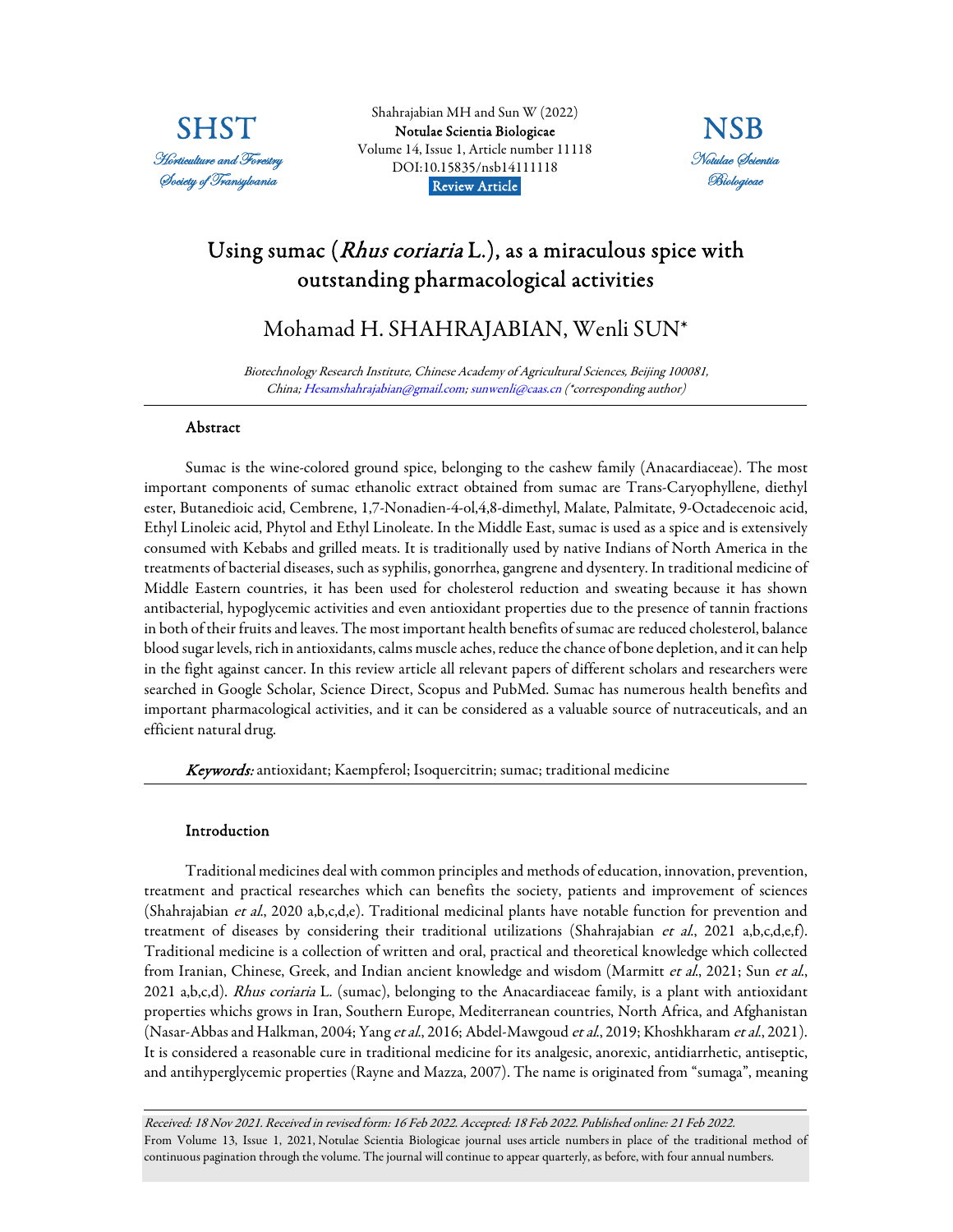red (Wetherilt and Pala, 1994). They have a milky or resinous juice; compound or simple leaves; small flowers, with the parts in fours or sixes; and one-seeded, small dry, usually hairy, sometimes highly colored fruits, generally in dense clusters (Bayram et al., 2005). The name sumac is given also to the commercial preparation of the ground and dried leaves of the Sicilian or tenners sumac (Rhus coriaria) of Southern Europe, long applied in making leather (Bayram et al., 2005). Rhus coriaria, found mostly in the Middle East and Mediterranean basin, has been used in spice blends and in traditional medicines for hundred years (Kirby *et al.*, 2013), while Rhus typhina, the Staghorn sumac, also called Rhus hirta, is a species found throughout North America (Rayne and Mazza, 2007). Sumac can grow in non-agriculturally viable locations, and has a long history of utilized by indigenous people for medicinal and different purposes (Chen and Chen, 2011), and this shows potential for commercializing it without competing for food production land use (Wyk and Wink, 2004). Many compounds have been isolated from different parts of sumac, such as fatty acids, phenolics, organic acids, volatile oils, proteins, fiber, vitamins and minerals (Ozcan and Haciseferogullari, 2004; Anwer et al., 2013). Sumac extract was characterized by both 7-methyl-cyanidin 3-galactoside and gallic acid derivatives (Romeo et al., 2015). In the Middle East, it is also used as the spice, to give sour lemon taste to grilled stews and meats, but in vegetable and rice dishes too (Giovanelli *et al.*, 2017). The red fruits are tightly ranged together into an inverted cone-shaped spike of 5-30 cm, and the fruits are tiny little spheres tightly packed together forming dense clusters of reddish drupes called sumac bobs (Sakhr and El Khatib, 2020). The dimension and physical properties of Rhus coriaria are length (4.72 $\pm$ 0.030 mm), width (3.90 $\pm$ 0.028 mm), weight (0.018 $\pm$ 0.001 g), thickness (2.64±0.025 mm), mean diameter (3.64±0.023 mm), projected area (0.164±0.005 cm<sup>2</sup>), volume (19.49±0.442 mm<sup>3</sup>), bulk density (304.25±.364 kg/m<sup>3</sup>), and porosity (68.52±0.578%) (Ozcan and Haciseferogullari, 2004). In Iran, sumac is grown in Mazandaran, Khorasan, Azadbayegan, Ghazvin, Shiraz, Ghom and Hamedan (Khoshkharam et al., 2020). Syrian sumac (Rhus coriaria L.) is famously used in Mediterranean region and the Middle East as a spice sauce and drink and Chinese sumac (Rhustyphina L.) is indigenous to the Eastern area of North America, is not extensively cultivated in China's North, Northwest and many other regions such as Lanzhou, Beijing, Hebei, Shanxi where it is usually called huojushu (Kossah et al., 2009). Edible sumac varieties consist of smooth sumac (*Rhus glabra*), dwarf or winged sumac (*Rhus* copallina), staghorn sumac (Rhus typhina), lemonade berry (Rhus integrifolia), Southwestern sumac (Rhus microphylla), sweet sumac (Rhus aromatic), sugar bush (Rhus ovata), and squaw berry (Rhus trilobata) (Khoshkharam et al., 2020). The aim of this manuscript is introduced and survey the most important pharmaceutical and health benefits of sumac and present chemical constituents of sumac.

#### Chemical Components and Nutritional Constituents

Rhus coriaria consists of numerous substances including polyphenols such as quercetin, gallic acid, kaempferol, methyl gallate (Shabana *et al.*, 2011), and hydrolysable tannins, which shows a significant strong antioxidant impact (Kosar et al., 2007). The fruit of sumac contains phenolic acids, flavonols, hydrolysable tannins, anthocyans and organic acids such as citric, malic and tartaric acids (Ozcan and Haciseferogullari, 2004; Kossah et al., 2010). The main compound found in Rhus family is hydrolysable gallotannins, and it is the main structural unit in the polyol D-glucose, esterified by gallic acid at its hydroxyl groups to give the βpentagalloyl-D-glucose (Zalacain et al., 2003). Also, gallic acid contains notable anti-obesity (Hsu and Yen, 2007), hepatoprotective (Jadon et al., 2007), antioxidant (Yen et al., 2002) and anticancer (Sun et al., 2016) activities. Kosar et al. (2007) also reported that while gallic acid was the principle phenolic acid in the extracts, anthocyanin fraction including cyanidin, pelargonidin, peonidin, petunidin, coumarates and delphinidin glucosides. The antibacterial and antioxidant activities of sumac extract are linked to its phenolic compounds, containing tannins and gallic acid, and different flavonoids (Nimri et al., 1999). R. coriaria methanol extract was determined to contain high amounts of tannins (0.365 mg TAE/mg extract) contents, and total flavonoids (0.177 mg QE/mg extract) (Taskin et al., 2020).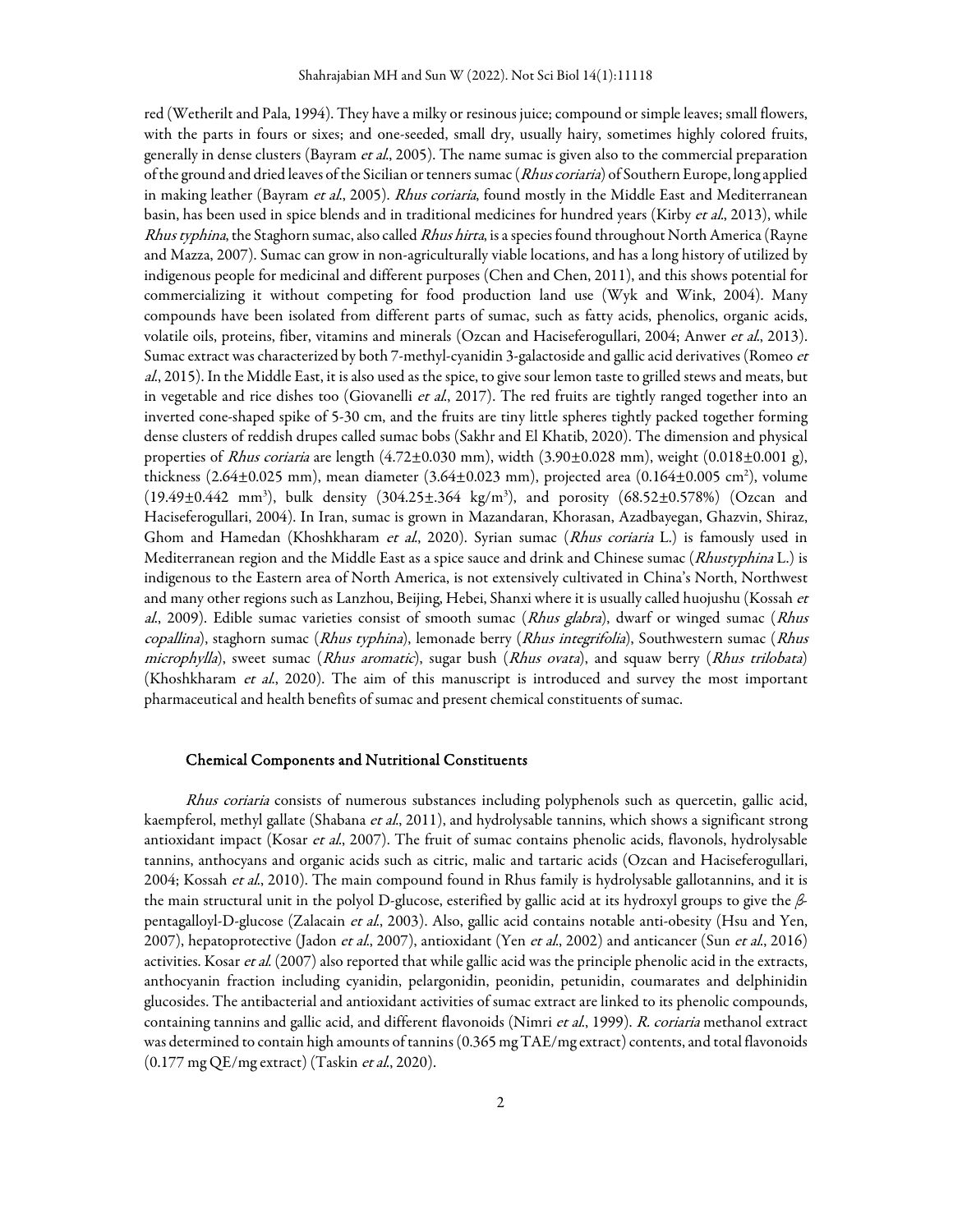Leaves of staghorn sumac (Rhus typhina) present several galloyltransferases that catalyze the βglucogallin dependent transformation of 1,2,3,4,6-pentagalloylglucose to gallotannins (Niemetz and Gross, 2001). It has been also reported that ellagitannins and gallotannins, the two subclasses of hydrolysable tannins of Rhus typhina, are derivatives of 1,2,3,4,6-penta-O-galloyl-β-D-glucopyranose (Niemetz and Gross, 2005). Phytochemical compounds detected and characterized in R. coriaria L. fruits by HPLC-QTOF-MS in positive and negative ionization modes are Malic acid I, Quinic acid I, Malic acid hexoside I, Malic acid hexoside II, Malic acid hexoside III, Oxydisuccinic acid, Malic acid II, Malic acid III, Quinic acid II, O-Succinoyl-di-Ocaffeoylquinic acid, Malic acid derivative, Caftaric acid, Galloylhexose I, Galloylhexose II, Levoglucosan gallate I, Galloylhexose III, Levoglucosan gallate II, Galloylhexose IV, O-galloylnorbergenin I, Digalloyl-hexoside I, Galloylhexose derivative I, O-galloylnorbergenin II, Digalloyl-hexoside II, Protocatechoic acid, Galloylshikimic acid I, Gallic acid hexose derivative, Syringic acid hexoside, Gallic acid O-malic acid, Galloylshikimic acid II, Digalloyl-hexose malic acid II, Coumaryl-hexoside, Digalloyl-hexoside IV, Galloylquinic acid II, Trigalloyllevoglucosan I, Kaempferol hexoside or Luteolin hexoside I, Tri-galloylhexoside I, Penstemide, Digallic acid I, Digalloyl-hexoside V, methyl gallate, Digallic acid II, Coumaric acid, Myricetin-hexose malic acid III, Myricetin-3-O-glucuronide, Myricitin derivative, Myricitin derivative, Myricetin-3-O-glucoside, Tetra-O-galloylhexoside II, Horridin, Pentagalloyl-hexoside I, Oxoglycyrrhetinic acid, Dihydroisovaltrate, Betunolic acid II, Vebonol, Moroctic acid, Triterpenoid derivative, Linoleic acid amide, Sespendole, Vapiprost, Rhamnetin I, Rhamnetin II, Hexadecadienoic acid, Deacetylforskolin, and Butein (Abu-Reidah et al., 2015). It has rich mineral compounds such as aluminum, bromine, barium, calcium, chlorine, chrome, copper, iron, manganese, magnesium, potassium, lithium, nitrogen, nitrate, phosphorus, zinc, strontium, titanium and vanadium, of which, calcium, magnesium, phosphorous, and potassium are main elements found in sumac fruits (Anwar et al., 2018; ). Egyptian sumac was more enriched in  $\sigma$ -cymene, limonene, and β-ocimene, while Jordanian and Palestinian specimens showed more close volatile profile being enriched in naphthalene and  $\alpha$ -pinene (Farag *et al.*, 2018). The most important isolated essential oil of sumac fruit in Iranian populations were (E)-Caryophyllene (5.9-50.3%), n-nonanal (1.8-23.3%), cembrene (1.9- 21.7%), α-pinene (0.0-19.7%), (2E,4E)-decadienal (2.4-16.5%), and nonanoic acid (0.0-15.8%) (Morshedloo et al., 2018). In one experiment, on the basis of NMR and mass spectral data, the fruit extract of winged sumac contained a new galloyl derivative, (R)-galloyl malic acid dimethyl ester, and eleven known compounds, gallic acid, glucogallin, methyl gallate, methyl m-digallate, quercetin, methyl p-digallate, rhamnazin, myricetin, betulinic acid, kaempferol, and oleanolic acid (Ma et al., 2012). Structures of the most important phenolic compounds from Rhus coriaria fruit is shown in Figure 1. Structures of the most notable anthocyanins from Rhus coriaria are presented in Figure 2.





(c) Agathisflavone  $(C_{30}H1_8O_{10})$  (d) Hinokiflavone  $(C_{30}H_{18}O_{10})$ Figure 1. Structures of some of selected phenolic compounds from Rhus coriaria fruit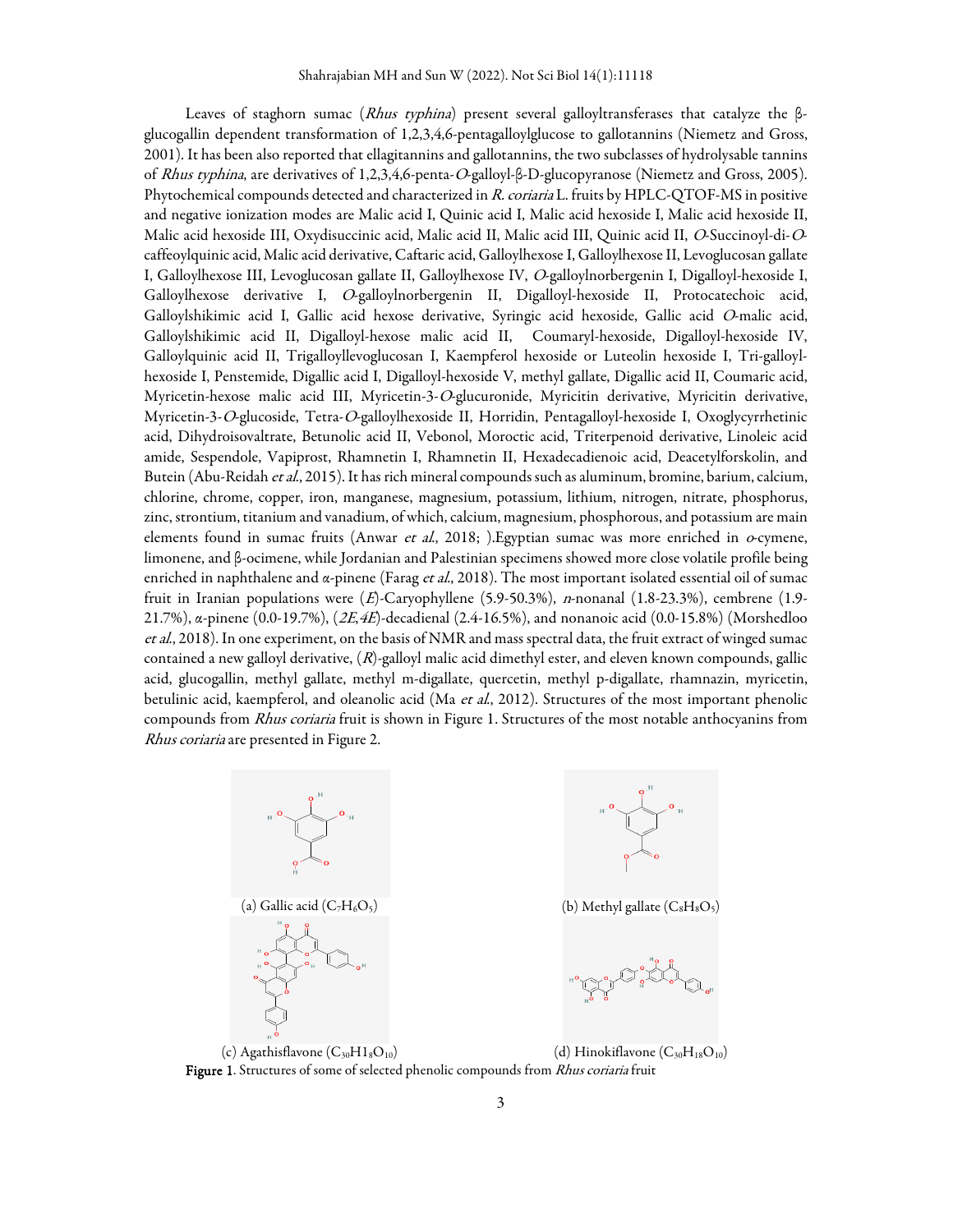



Figure 2. Structures of some anthocyanins from Rhus coriaria

## Potential Health Benefits in Traditional Medicine

In Iran, sumac is used as a spice and is extensively consumed with Kebabs and grilled meats (Fereidoonfar et al., 2018; Langroodi et al., 2018). Rhus glabra L. is traditionally used by native Indians of North America in the treatments of bacterial diseases, such as gonorrhea, syphilis, gangrene and dysentery (Erichsen-Brown, 1989). Sumac is often used as a spice by grinding the dried fruits with salt for salads and Kebabs, and is also broadly utilized as a medicinal herb in Iran and Turkey, particularly for skin problems and wound healing (Sezik et al., 1991). In traditional Chinese medicine, all parts of it have been used for treating diseases; for example, the leaves are used for treating diarrhea and inflammations; the root is used for treating jaundice and malaria; the fruits and seeds are commonly used for treating dysentery and hepatitis (Djakpo and Yao, 2010; Zhang et al., 2018). In traditional Arabic Palestinian herbal medicine, this plant has been applied in the treatment of cancer, diarrhea, stroke, dysentery, hypertension, ophthalmia, haematemesis, stomach ache, diuresis, liver disease, diabetes, measles, atherosclerosis, headaches, small-pox, aconuresis, teeth and gum ailments, animal bites, liver disease and dermatitis (Shafiei et al., 2011; Abu-Reidah et al., 2015). Sumac fruit has also been introduced in Iranian traditional medicine as a herb with some therapeutic activities, and traditionally the powdered fruits have been prescribed as astringent, anti-trachoma, anti-diarrhea, and anti-pus in infectious wounds (Ahmadian-Attari et al., 2017). Sumac is utilized in the Iranian traditional medicine as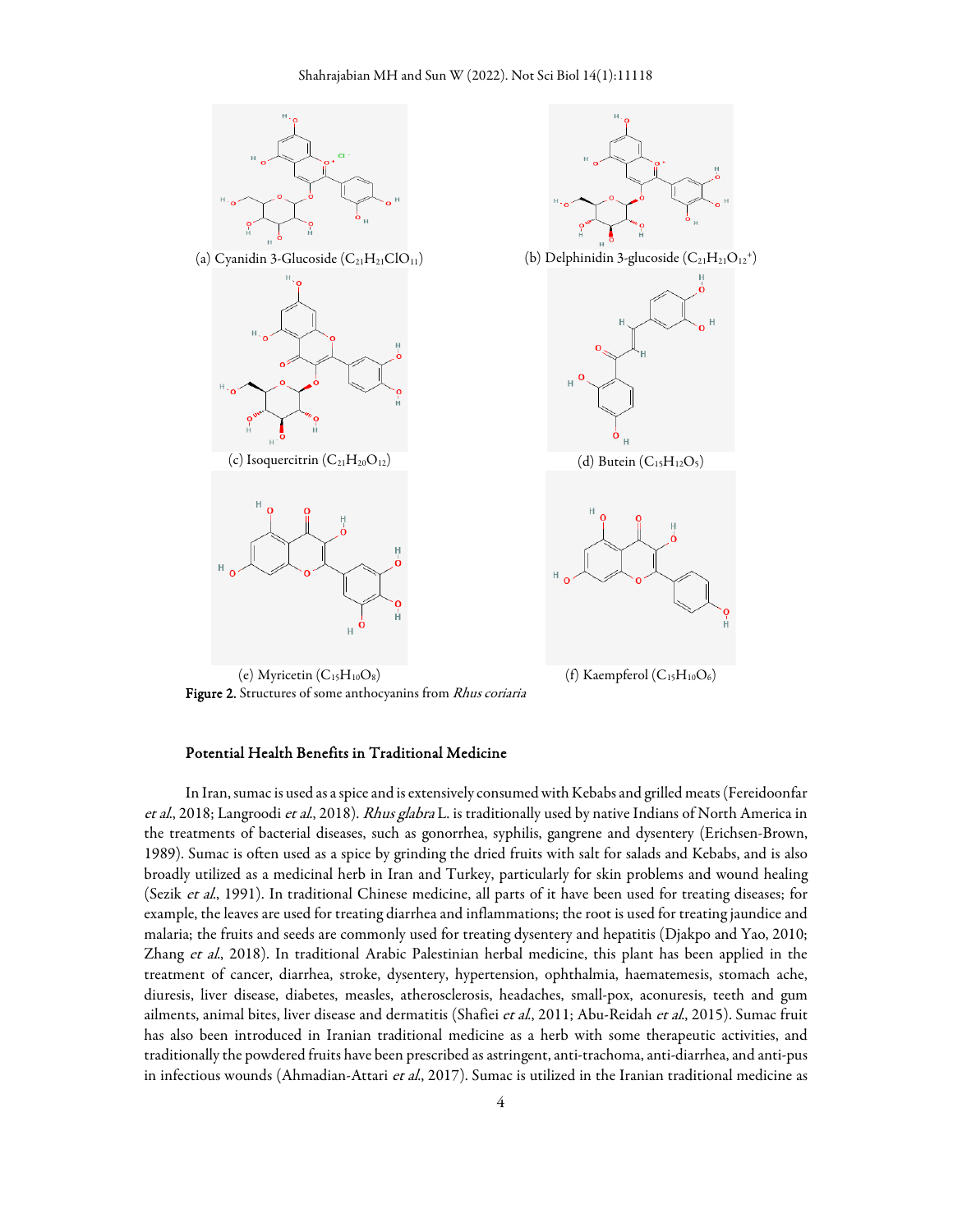an astringent and stancher agent, and it is also used to eye trachoma, and to suppress the incidence of pox in eye (Mazaheri et al., 2017). This plant is used in traditional medicine of Jordan for cholesterol reduction and sweating that sumac indicated antibacterial, hypoglycemic properties and even antioxidant activities because of the presence of tannin fractions in both of their fruits and leaves (Adwan *et al.*, 2009; Aliakbarlu *et al.*, 2013). In some Eastern Mediterranean regions powdered sumac is applied in the composition of Za<sup>,</sup>atar, a mixture of a homemade earthy and herby savory blend of dried thyme-like herbs such as *Thymbra spicata* and Origanium syriacum, used for a numerous of dishes specially for the Lebanese flatbread "Mankouche" (Alwafa et al., 2021). In traditional Iranian medicine, sumac has been consumed as an anti-diarrhea, hemostasis factor, anti-pus, and trachea treatment (Tohma et al., 2019).

#### Potential Health Benefits in Modern Pharmaceutical Science

Rhus coriaria contains significant antimicrobial and antioxidant activities (Kossah et al., 2009; Rima et al., 2011; Wu et al., 2013). Rhus coriaria-fortified yogurt indicated a significant boost in total phenolic constituents and antioxidant activity in comparison with plain yogurt (Perna et al., 2018). Former studies have shown the positive antimicrobial effects of sumac extracts on Bacillus spp., Listeria monocytogenes, Citrobacter freundii, Staphylococcus aureus, Escherichia coli, Hafniaalveri, Proteus vulgaris, Salmonella typhi, Salmonella enteritidis, and Shigella flexneriin vitro conditions (Nasar-Abbas and Halkman, 2004; Nasar-Abbas et al., 2004; Fazeli et al., 2007). The methanolic extract of Rhus coriaria may be considered as an efficacious natural scolicidal agent (Moazeni and Mohseni, 2012). The application of sumac extracts as a potential natural preservative have been used in food industry, for the control of natural microflora of broiler meat has been found in raw broiler wings (Gulmez et al., 2006), and raw broiler drumsticks (Vatansever et al., 2008). Sumac supplementation revealed to have a potential weight-reduction impact, along with a positive influence on insulin resistance in patients who were obese or overweight (Heydari et al., 2019). The analgesic impacts for the hydro alcoholic leaf extract of *Rhus coriaria* (HRCLE) in a rat model may be mediated through both central and peripheral mechanisms, and the presence of flavonoids might be accountable for the antinociceptive characteristic of this plant (Mohammadi et al., 2015). In one experiment, sumac indicated better activity against the tested bacteria compared to avishan-e shirazi suppressing Bacillus cereus and Staphylococcus aureus at concentrations of 0.05% and 0.1%, respectively, and this common Iranian spice which is traditionally used as astringent agent has promising inhibitory impacts on food-borne bacteria and could be considered as natural food preservatives (Fazeli *et al.*, 2007).

Its extract recently underwent evaluation as a potent biocontrol candidate that works against human pathogens (Nasar-Abbas and Halkman, 2004). Its extract can be judged as an affordable and eco-friendly replacement to chemical fungicides in the management of tomato anthracnose disease caused by Colletotrichum acutatum, and it can also cause significant improvement of the shoot height, dry shoot height, dry root length, root length, chlorophyll content and leaf surface area of treated plants (Rashid *et al.*, 2018). Some of the fatty acid compositions of sumac are Palmitic acid, Myristic acid, Palmitoleic acid, Stearic acid, Linoleic acid, Oleic acid, and Linolenic acid; and vitamin content of sumac are Nicotinamide (PP), Thiamin  $(B_1)$ , Riboflavin  $(B_2)$ , Pyridoxine  $(B_6)$ , Cyanocobalamin  $(B_{12})$ , Biotin  $(H)$ , and Ascorbic acid (C) (Kossah et al., 2009). Sumac with a fatty diet effectively decreased blood cholesterol and may possibly help in both prevention and treatment of hyperlipidemia in a small sample of white Wistar rats (Soltani et al., 2017). Clinical studies using sumac or its major constituents, proposed that this herbal product may represent an appropriate therapeutic tool in the management of metabolic-related conditions such as liver-atherosclerosis disorders (Khalil et al., 2021a). It has been reported that some active bio-active constituents of sumac have impacts against metabolic syndrome, such as Gallic acid on diabetes, obesity, NAFLD, oxidative-inflammatory damage; Methyl gallate on oxidative-inflammatory damage, cancer and obesity; Quercetin on obesity and hypertension, Myricetin on obesity and NAFLD; and Cyanidin, delphinidin on obesity, NAFLD, diabetes, and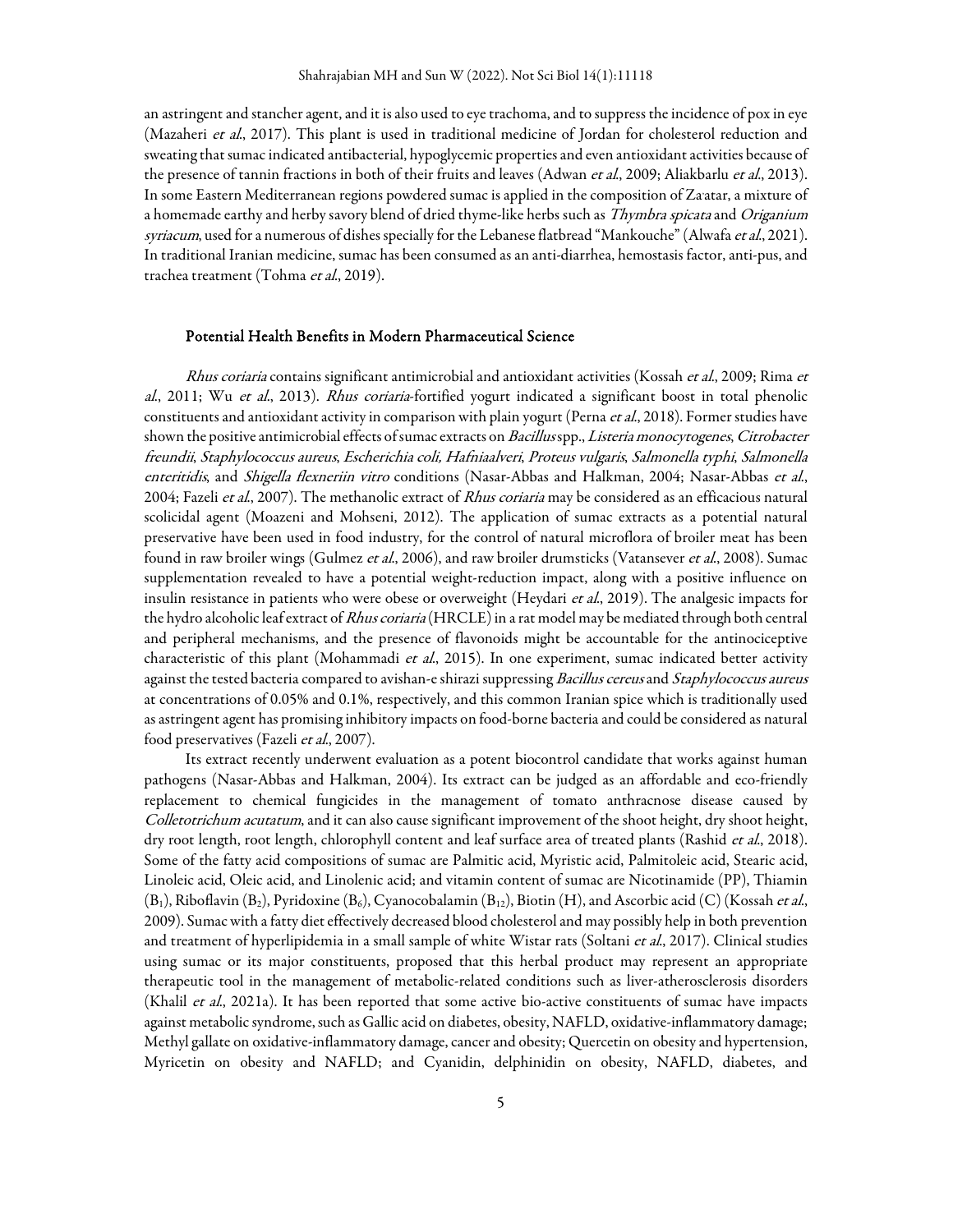inflammation (Khalil et al., 2021a). Sumac fruit powder improved intestinal morphology of rainbow trout, and it may boost antioxidant status in rainbow trout, but dietary sumac fruit powder did not influence the serum biochemistry in rainbow trout (Diler et al., 2021). Sakhr and El Khatib (2020) reported that sumac can be applied as an effective food preservative and harmless, natural food additive. Sumac, as an adjuvant therapy, may reduce serum levels of insulin, fasting blood sugar (FBS), and HOMA-IR (Ghafouri et al., 2021). The free phenolics fraction of Rhus family fruits has an effective lipase inhibitory activity, and can potentially treat obesity-related problems; quercetin and myricetin were the principle phenolics in all fractions with good dosedependent lipase inhibitory impacts, and myricetin had a positive inhibitory effect (Zhang et al., 2018; Wu et al., 2019). Increase in the body weight gain, feed conversion ration because of increased antibody level, intestinal morphology, and some notable microbial population in female broiler chicks receiving the sumac and dried when power (Kheiri et al., 2015). The most important pharmaceutical and health benefits of sumac are shown in Table 1.

| Pharmaceutical benefits    | Mechanisms and effects                                                                                                                                                                                                                                      | Reference                                                    |
|----------------------------|-------------------------------------------------------------------------------------------------------------------------------------------------------------------------------------------------------------------------------------------------------------|--------------------------------------------------------------|
| Anti-bacterial activity    | It has shown notable antibacterial<br>activity, particularly against<br>Staphylococcus aureus.                                                                                                                                                              | Ahmadian-Attari et al. (2016)<br>El-Khatib and Salame (2019) |
|                            | Sumac leaf extract is a novel green<br>reducing and stabilizing factor for the<br>biosynthesis of silver nanoparticles<br>(Ag NPs), and both Ag NPs and<br>sumac leaf extract additively<br>contribute to the antimicrobial and<br>UV protection of cotton. | Stular et al. (2021)                                         |
| Anti-cancer activity       | It has growth inhibitory impacts on<br>cervical cancer cells in a time- and a<br>concentration-dependent manner,<br>which can be utilized as a therapeutic<br>drug agent for uterus cervix cancer.                                                          | Abdallah et al. (2019)                                       |
| Anti-diabetic activity     | The favorite influence of sumac<br>consumption on apolipoprotein<br>(apo) B, serum glycemic status, apoA-<br>I and total antioxidant capacity<br>(TAC) levels in type 2 diabetic<br>patients were reported.                                                 | Shidfar et al. (2014)                                        |
|                            | Rhus coriaria L. lyophilized extract<br>has a healing impact on diabetes and<br>diabetes-related complications.                                                                                                                                             | Dogan and Celik (2016)                                       |
| Anti-inflammation activity | The potential impacts of R. coriaria<br>fruit extracts, commonly mERC, as<br>preventive candidate in the treatment<br>of keratinocyte inflammation<br>through their inhibitory impacts on<br>the production of skin pro-<br>inflammatory mediators.         | Khalilpour et al. (2019)                                     |
|                            | Sumac powder increased significantly<br>hepatic fibrosis and glycemic status.                                                                                                                                                                               | Kazemi et al. (2020)                                         |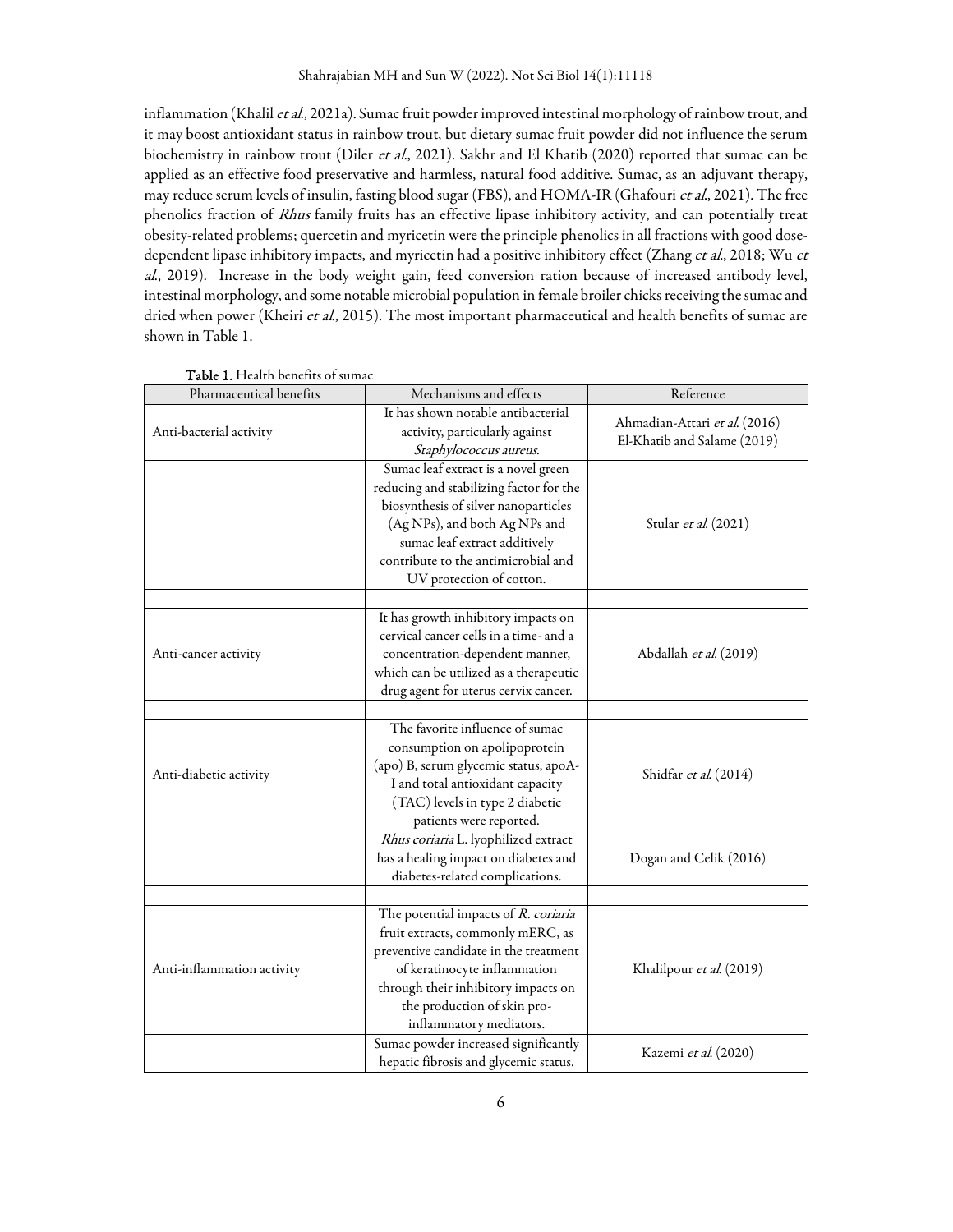|                         | Supplementation with sumac lead to        |                                |
|-------------------------|-------------------------------------------|--------------------------------|
|                         | a significant decline in inflammation     |                                |
|                         | and oxidative stress.                     |                                |
|                         | The neuro-inflammation inhibitory         |                                |
|                         | activity of R. coriaria extracts consists |                                |
|                         | of the inhibition of NF-KB signaling      |                                |
|                         | pathway, and it might carry               | Khalil et al. (2021b)          |
|                         | therapeutic potential against             |                                |
|                         | neurodegenerative diseases.               |                                |
|                         |                                           |                                |
|                         | Bactericidal impacts of sumac on          |                                |
| Anti-microbial activity | Gram positive organisms, Bacillus         |                                |
|                         | species such as Bacillus cereus,          | Nasar-Abbas and Halkman (2004) |
|                         | Bacillussubtilis, Bacillus megaterium,    | El Khatib and Salame (2019)    |
|                         | and Bacillus thuringiensis were           |                                |
|                         | reported.                                 |                                |
|                         | Sumac water extract and oregano oil       |                                |
|                         | suspensions reduced Salmonella            |                                |
|                         | Typhimurium populations on the            | Gunduz et al. (2010)           |
|                         | surfaces of tomatoes without              | Rouhi-Boroujeni et al. (2016)  |
|                         |                                           |                                |
|                         | influencing the sensory properties of     |                                |
|                         | tomatoes.                                 |                                |
|                         | Its extract indicated a strong            |                                |
|                         | antimicrobial activity with               |                                |
|                         | concentration dependence and a            |                                |
|                         | broad antimicrobial spectrum for          |                                |
|                         | various tested bacteria species.          |                                |
|                         | Staphylococcus aureus and                 | Mahdavi et al. (2018)          |
|                         | Salmonella enteric were recognized        |                                |
|                         | to be sensitive Gram positive and         |                                |
|                         | Gram-negative bacteria, respectively,     |                                |
|                         | with a minimum inhibitory                 |                                |
|                         | concentration of <0.78%.                  |                                |
|                         |                                           |                                |
| Antioxidant activity    | The aqueous and alcoholic extracts of     |                                |
|                         | sumac in especial methanolic (SSE)        | Candan (2003)                  |
|                         | are appropriate scavengers for            | Kosar et al. (2007)            |
|                         | reactive oxygen species (ROS) are a       | Alishah et al. (2012)          |
|                         | potential source of natural               |                                |
|                         | antioxidant, that may be applied in       | Mohit et al. (2021)            |
|                         | food and pharmaceutical industry.         |                                |
|                         | Compared to ethanol extracts, the         |                                |
|                         | water extracts of sumac have effective    | Bursal and Koksal (2011)       |
|                         | antioxidant and radical scavenging        | Fereidoonfar et al. (2019)     |
|                         | activities.                               |                                |
|                         |                                           |                                |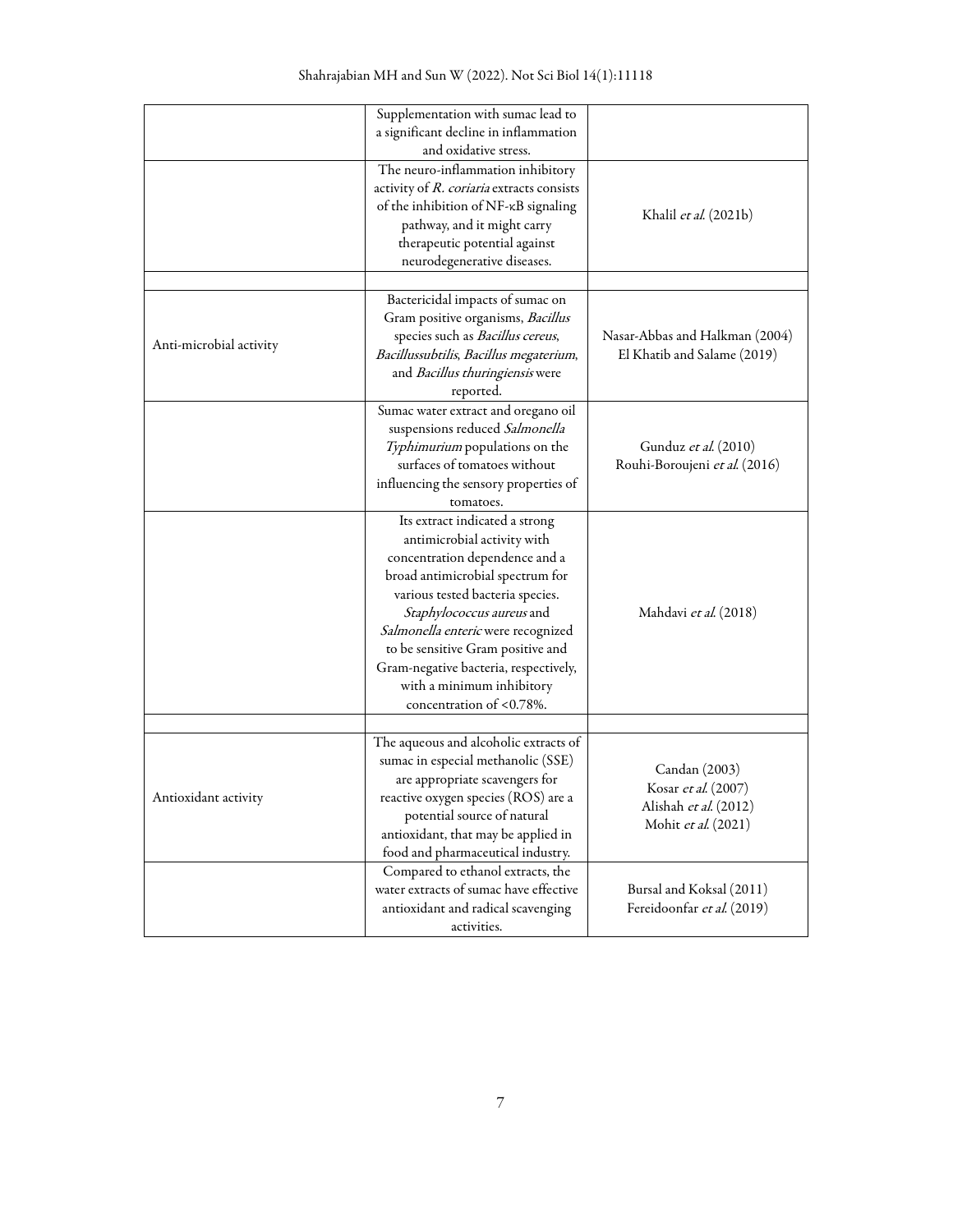## Conclusions

The sumac group *Rhus* L. belongs to Anacardiaceae family, is considered the largest and the most heterogeneous taxon and is commonly connected to as the *Rhus* complex in the sumac. Sumac is a prominent spice in the Middle East, which is made from berries from a bush of the same name. In order to produce the spice from the plant, its fruit is dried and then crushed into a thin red-purple powder. The red berries are delicious and tangy, containing malic acid which is originated in apples. As a spice, it is delicious on meat, in salad dressing, and makes the tasty infused vinegar if you macerate it in apple cider vinegar. The most important phenolic acids and flavonoids are catechin, gallic acid, ferulic acid, apigenin, gentisic acid, P-coumaric acid, chlorogenic acid, isorhamnetin, caffeic acid, quercetin, cinnamic acid, taxifolin, kaempferol, epicatechin, vanillic acid, P-hydroxybenzoic acid, vanillin, anisic acid, pyrogallol, syringaldehyde, sinapic acid, syringic acid and benzoic acid. Organic acids of sumac are citric acid, malic acid, fumaric acid and tartaric acid. The fatty constituents of sumac fruits are palmitic acid, oleic acid, myristic acid, stearic acid, palmitoleic acid, linoleic acid and linolenic acid. The vitamin contents of sumac fruits are riboflavin, thiamin, pyridoxine, cyanocobalamin, biotin, nicotinamide, and ascorbic acid. The principal health advantages of sumac are 1) anti-inflammatory: inflammation is believed to be the main cause of many diseases and Sumac is an anti-inflammatory medicinal herb that assists fight numerous disorders, colds, and the Flu, 2) anti-cancer: it is packed with vitamin C and a great anti-oxidant which means it can promote ward off diseases like cancers, diabetes, and cardiovascular diseases, 3) anti-microbial and anti-fungal: Sumac is anti-microbial and anti-fungal spice which can increase treatment of skin disorders and inflammation, it has also been studies to be effectual in fighting bacteria like Salmonella and can be applied to safely disinfect vegetables and fruits, 4) It has been considered as a potent in regulating cholesterol levels and treating diabetes by decreasing blood sugar, 5) it can boost breast milk production and decrease menstrual cramps, 6) Sumac is a diuretic which means it assists remove toxins from the body via urine and had been utilized traditionally to treat urine digestive and infections disorders. Due to wonderful pharmacological characteristics, sumac is considered as a high potent natural and organic spice with effective pharmacological activities.

## Authors' Contributions

Both authors read and approved the final manuscript.

Ethical approval (for researches involving animals or humans)

Not applicable.

#### Acknowledgements

This work was supported by the National Key R&D Program of China (Research grant 2019YFA0904700). This research was also funded by the Natural Science Foundation of Beijing, China (Grant No. M21026).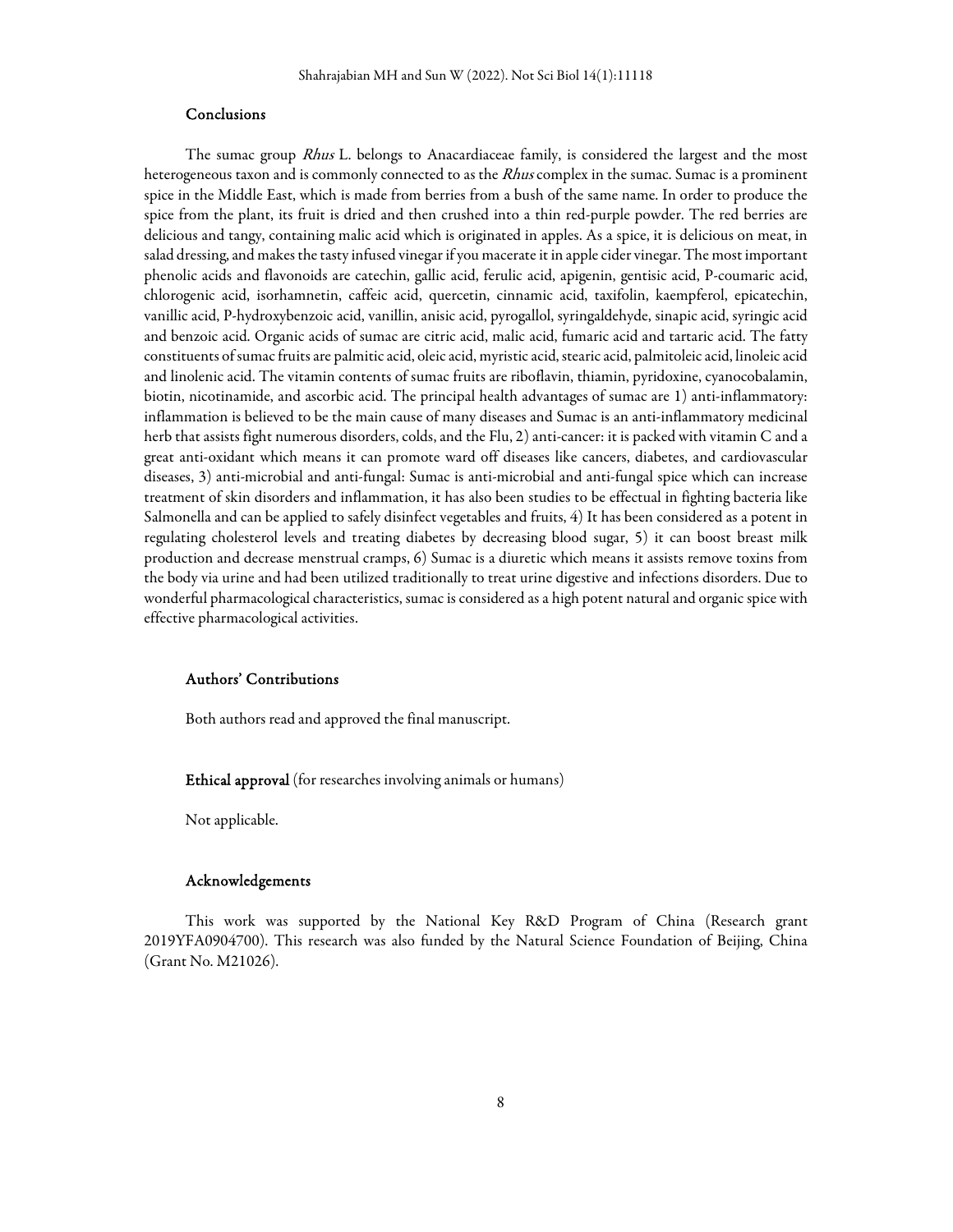#### Conflict of Interests

The authors declare that there are no conflicts of interest related to this article.

## References

- Abdallah S, Abu-Reidah I, Mousa A, Abdel-Latif T (2019). Rhus coriaria (sumac) extract reduces migration capacity of uterus cervix cancer cells. Revista Brasileira de Farmacognosia 29:591-596. https://doi.org/10.1016/j.bjp.2019.06.004
- Abdel-Mawgoud M, Khedr FG, Mohammed EI (2019). Phenolic compounds, antioxidant and antibacterial activities of Rhus flexicaulis baker. Jordan Journal of Biological Sciences 12(1):17-21. https://doi.org/10.21608/bjas.2021.214829
- Abu-Reidah IM, Ali-Shtayeh MS, Jamous RM, Arraez-Roman D, Segura-Carretero A (2015). HPLC-DAD-ESI-MS/MS screening of bioactive components from Rhuscoriaria L. (Sumac) fruits. Food Chemistry 166:179-191. https://doi.org/10.1016/j.foodchem.2014.06.011
- Adwan GM, Abu-Shanab BA, Adwan KM (2009). In vitro activity of certain drugs in combination with plant extracts against Staphylococcus aureus infections. African Journal of Biotechnology 8(17):4239-4241. https://doi.org/10.1016/s1995-7645(10)60064-8
- Ahmadian-Attari MM, Amini M, Farsam H, Amin G, Fazeli MR, Monsef Esfahani HR, … Bairami A (2016). Isolation of major active antibacterial compounds of sumac fruit (Rhus coriaria L.). International Journal of Enteric Pathogens 4(4):e37101. https://doi.org/10.15171/ijep.2016.11
- Ahmadian-Attari M, Khanlarbeik M, Fazeli MR, Jamalifar H (2017). Sumac (Rhus coriaria L.) represents a considerable antibacterial activity against methicillin susceptible and methicillin resistant Staphylococcus aureus. International Journal of Enteric Pathogens 5(3):76-79. https://doi.org/10.15171/ijep.2017.18
- Aliakbarlu J, Mohammadi S, Khalili S (2013). A study on antioxidant potency and antibacterial activity of water extracts of some spices widely consumed in Iranian diet. Journal of Food Biochemistry 38(2):159-166. https://doi.org/10.15171/ijep.2017.18
- AliShah AS, Daneshyar M, Aghazadeh A (2012). The effect of dietary sumac fruit powder (Rhus coriaria L.) on performance and blood antioxidant status of broiler chickens under continuous heat stress condition. Italian Journal of Animal Science 11(4):e71. https://doi.org/10.2174/1874285802014010142
- Alwafa RA, Mudalal S, Mauriello G (2021). Origanum syriacum L. (Za'atar), from raw to go: A review. Plants (Basel) 10(5):1001. https://doi.org/10.7287/peerj.5121v0.1/reviews/1
- Anwar MA, Samaha AA, Baydoun S, Iratni R, Eid AH (2018). Rhus coriaria evokes endothelium-dependent vasorelaxation of rat aorta: Involvement of the cAMP and cGMP pathways. Frontiers Pharmacology 9:688. https://doi.org/10.3389/fphar.2018.00688
- Anwer T, Sharma M, Khan G, Iqbal M, Ali MS, et al. (2013). Rhus coriaria ameliorates insulin resistance in non-insulindependent diabetes mellitus (Niddm) rats. Acta Poloniae Pharmaceutica-Drug Research 70:861-867. https://doi.org/10.32383/appdr/80887
- Bayram OA, Bayram M, Tekin AR (2005). Spray drying of sumac flavour using sodium chloride, sucrose, glucose and starch as carriers. Journal of Food Engineering 69:253-260. https://doi.org/10.1016/0168-8227(88)90017-4
- Bursal E, Koksal E (2011). Evaluation of reducing power and radical scavenging activities of water and ethanol extracts from sumac (Rhus coriaria L.). Food Research International 44:2217-2221. https://doi.org/10.1007/bf02934192
- Candan F (2003). Effect of Rhus coriaria L. (Anacardiaceae) on superoxide radical scavenging and xanthine oxidase activity. Journal of Enzyme Inhibition and Medicinal Chemistry 18:59-62. https://doi.org/10.1007/s00592-007- 0018-3
- Chen G, Chen H (2011). Extraction and deglycosylation of flavonoids from sumac fruits using steam explosion. Food Chemistry 126:1934-1938. https://doi.org/10.1016/j.foodchem.2010.12.025
- Diler O, Ozil O, Bayrak H, Yigit NO, Ozmen O, Saygin M, Aslankoc R (2021). Effect of dietary supplementation of sumac fruit powder (Rhus coriaria L.) on growth performance, serum biochemistry, intestinal morphology and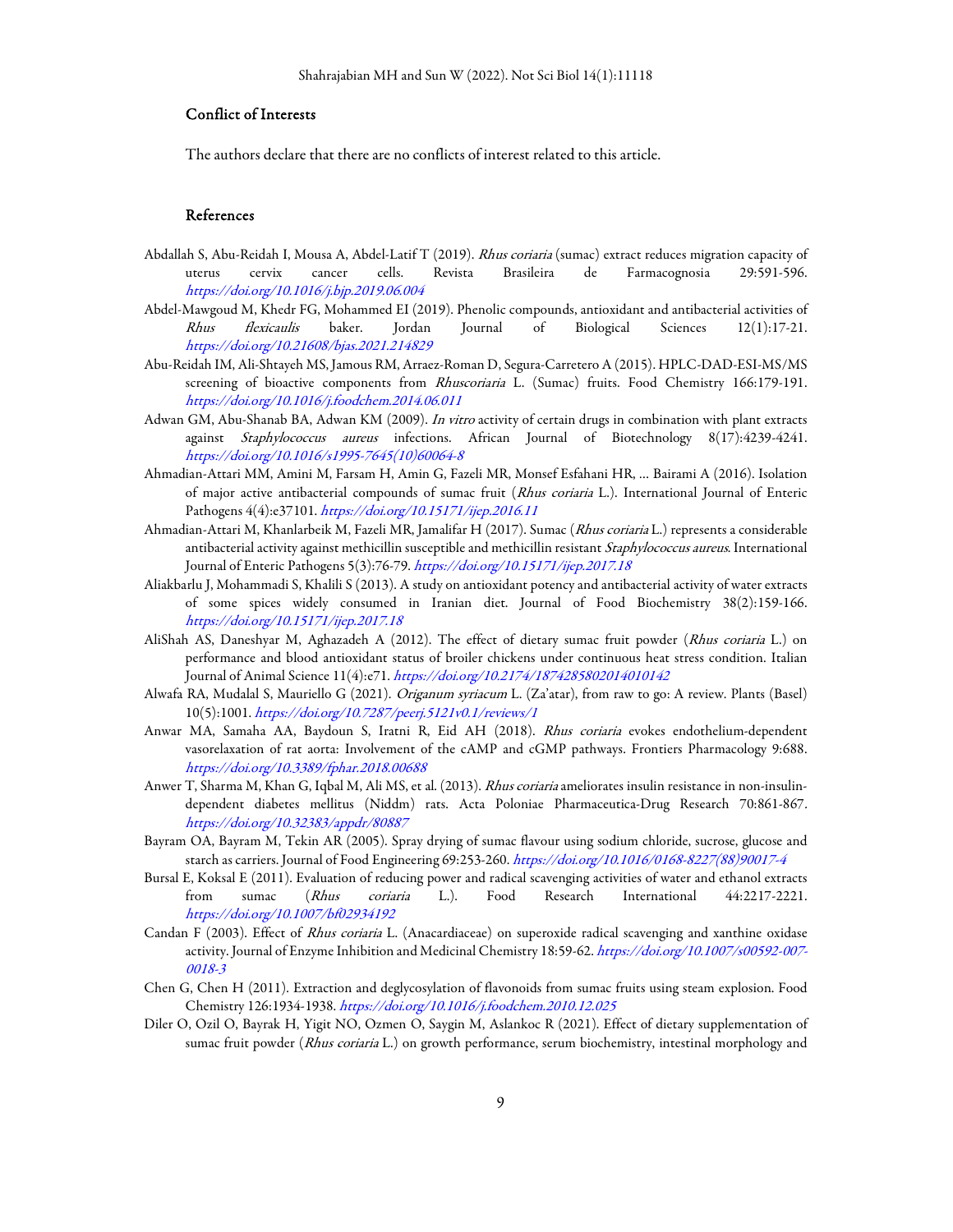antioxidant capacity of rainbow trout (Oncorhynchus mykiss, Walbaum). Animal Feed Science and Technology 278:114993. https://doi.org/10.1016/j.anifeedsci.2021.114993

- Djakpo O, Yao W (2010). Rhus chinensis and Gallachinensis-folklore to modern evidence. Phytotherapy Research 24:1739-1747. https://doi.org/10.1016/j.numecd.2021.08.032
- Dogan A, Celik I (2016). Healing effects of sumac (Rhus coriaria) in streptozotocin-induced diabetic rats. Pharmaceutical Biology 54(10):2092-2102. https://doi.org/10.24925/turjaf.v7i8.1203-1215.2629
- El Khatib S, Salame A (2019). Sumac (Rhus coriaria) extracts to enhance the microbiological safety of the red meat. Food Science and Technology 7(4):41-52. https://doi.org/10.13189/fst.2019.070401
- Erichsen-Brown C (1989). Medicinal and Other Uses of North American Plants: A Historical Survey with Special Reference to the Eastern Indian Tribes. Dover Publications, New York, pp 475. https://doi.org/10.5713/ajas.2013.13616
- Farag MA, Fayek NM, Reidah IA (2018). Volatile profiling in Rhus coriaria fruit (sumac) from three different geographical origins and upon roasting as analyzed via solid-phase microextraction. Peer J 6:e5121. https://doi.org/10.1080/09712119.2016.1256292
- Fazeli MR, Amin G, Attari MMA, Ashtiani H, Jamalifar H, Samadi N (2007). Antimicrobial activities of Iranian sumac and a vishan-e shirazi (Zataria multiflora) against some food-borne bacteria. Food Control 18:646-649. https://doi.org/10.1016/j.anifeedsci.2018.01.016
- Fereidoonfar H, Salehi-Arjmand H, Khadivi A, Akramian M (2018). Morphological variability of sumac (Rhus coriaria L.) germplasm using multivariate analysis. Industrial Crops and Products 120:162-170. https://doi.org/10.1016/j.anifeedsci.2013.05.005
- Fereidoonfar H, Salehi-Arjmand H, Khadivi A, Akramian M, Safdari L (2019). Chemical variation and antioxidant capacity of sumac (Rhus coriaria L.). Industrial Crops and Products 139:111518. https://doi.org/10.1016/j.aquaculture.2020.735928
- Ghafouri A, Estevao MD, Alibakhshi P, Pizarro AB, Faghihi Kashani A, Persad E, … Morvaridzadeh M (2021). Sumac fruit supplementation improve glycemic parameters in patients with metabolic syndrome and related disorders: A systematic review and meta-analysis. Phytomedicine 90:153661. https://doi.org/10.15671/hjbc.621202
- Giovanelli S, Giusti G, Cioni PL, Minissale P, Ciccarelli D, Pistelli L (2017). Aroma profile and essential oil composition of Rhus coriaria fruits from four Sicilian sites of collection. Industrial Crops and Products 79:166-174. https://doi.org/10.5505/aot.2019.09326
- Gulmez M, Oral N, Vatansever L (2006). The effect of water extract of sumac (Rhus coriaria L.) and lactic acid on decontamination and shelf life of raw broiler wings. Poultry Science 85:1466-1471. https://doi.org/10.3390/biomedicines10010083
- Gunduz GT, Gonul SA, Karapinar M (2010). Efficacy of sumac and oregano in the inactivation of Salmonella Typhimurium on tomatoes. International Journal of Food Microbiology 141:39-44. https://doi.org/10.1016/j.foodres.2010.11.001
- Heydari M, Nimrouzi M, Hajmohammadi Z, Faridi P, Ranjbar Omrani G, Shams M (2019). Rhus coriaria L. (Sumac) in patients who are overweight or have obesity: A placebo-controlled randomized clinical trial. Shiraz E-Med Journal 20(10):e87301. https://doi.org/10.5812/semj.87301
- Hsu CL, Yen GC (2007). Effect of gallic acid on high fat diet-induced dyslipidaemia, hepatosteatosis and oxidative stress in rats. British Journal of Nutrition 98:727-735. https://doi.org/10.1017/s000711450774686x
- Jadon A, Bhadauria M, Shukla S (2007). Protective effect of Terminalia belerica Roxb. and gallic acid against carbon tetrachloride-induced damage in albino rats. Journal of Ethnopharmacology 109:214-218. https://doi.org/10.1016/j.jep.2006.07.033
- Kazemi S, Shidfar F, Ehsani S, Adibi P, Janani L, Eslami O (2020). The effects of sumac (Rhus coriaria L.) powder supplementation in patients with non-alcoholic fatty liver disease: A randomized controlled trial. Complementary Therapies in Clinical Practice 41:101259. https://doi.org/10.5772/intechopen.92676
- Khalil M, Hayek S, Khalil N, Serale N, Vergani L, Calasso M, De Angelis M, Portincasa P (2021a). Role of Sumac (Rhus coriaria L.) in the management of metabolic syndrome and related disorders: Focus on NAFLD-atherosclerosis interplay. Journal of Functional Foods 87:104811. https://doi.org/10.1016/j.jff.2021.104811
- Khalil M, Bazzi A, Zeineddine D, Jomaa W, Daher A, Awada R (2021b). Repressive effect of Rhus coriaria L. fruit extracts on microglial cells-mediated inflammatory and oxidative stress responses. Journal of Ethnopharmacology 269:113748. https://doi.org/10.1016/j.foodchem.2006.09.049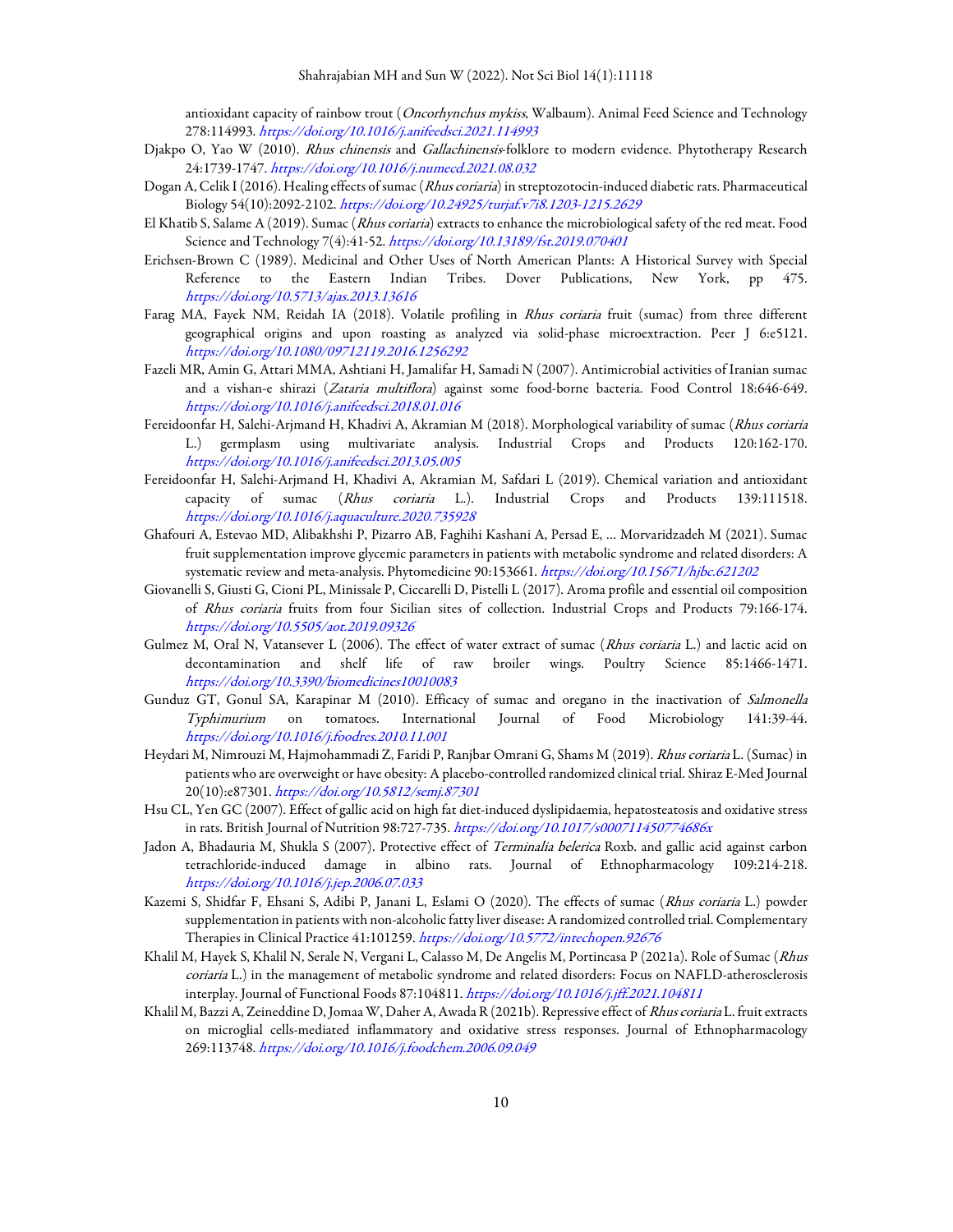- Khalilpour S, Sangiovanni E, Piazza S, Fumagali M, Beretta G, Dell'Agli M (2019). In vitro evidences of the traditional use of Rhus coriaria L. fruits against skin inflammatory conditions. Journal of Ethnopharmacology 238:111829. https://doi.org/10.5772/intechopen.92676
- Kheiri F, Rahimian Y, Nasr J (2015). Application of sumac and dried whey in female broiler feed. Archives Animal Breeding 58:205-210. https://doi.org/10.1111/jfpp.12423
- Khoshkharam M, Shahrajabian MH, Sun W, Cheng Q (2020). Sumac (Rhuscoriaria L.) a spice and medicinal plant- a mini review. Amazonian Journal of Plant Research 4(2):517-523. https://doi.org/10.3390/agronomy11112122
- Khoshkharam M, Shahrajabian MH, Esfandiary M (2021). The effects of methanol and amino acid glycine betaine on qualitative characteristics and yield of sugar beet (Beta vulgaris L.) cultivars. Notulae Scientia Biologicae 13(2):1-13. https://doi.org/10.15835/nsb13210949
- Kirby CW, Wu T, Tsao R, McCallum JL (2013). Isolation and structural characterization of unusual pyranoanthocyanins and related anthocyanins from Staghorn sumac (Rhus typhina L.) via UPLC-ESI-MS, <sup>1</sup>H, <sup>13</sup>C, and 2D NMR spectroscopy. Phytochemistry 94:284-293. https://doi.org/10.15835/nsb.7.3.9568
- Kosar M, Bozan B, Temelli F, Baser KHC (2007). Antioxidant activity and phenolic composition of sumac (Rhus coriaria L.) extracts. Food Chemistry 103:952-959. https://doi.org/10.15835/nsb739568
- Kossah R, Nsabimana C, Zhao J, Chen H, Tian F, Zhang H, Chen W (2009). Comparative study on the chemical composition of Syrian sumac (Rhus coriaria L.) and Chinese sumac (Rhus typhina L.) fruits. Pakistan Journal of Nutrition 8(10):1570-1575. https://doi.org/10.15835/nsb13110816
- Kossah R, Nsabimana C, Zhang H, Chen W (2010). Optimization of extraction of polyphenols from Syrian Sumac (Rhus coriaria L.) and Chinese Sumac (Rhus typhina L.) fruits. Research Journal of Phytochemistry 4:146-153. https://doi.org/10.17265/2161-6256/2017.06.003
- Langroodi AM, Tajik H, Mehdizadeh T, Moradi M, Moghaddas Kia E, Mahmoudian A (2018). Effects of sumac extract dipping and chitosan coating enriched with Zataria multiflora Boiss oil on the shelf-life of meat in modified atmosphere packaging. LWT-Food Science and Technology 98:372-280. https://doi.org/10.1034/j.1399- 3054.1992.860318.x
- Ma H, Yuan T, Gonzalez-Sarrias A, Li L, Edmonds ME, Seeram NP (2012). New galloyl derivative from winged sumac (Rhus copallinum) fruit. Natural Product Communications 7(1):45-46. https://doi.org/10.1046/j.1439- 0523.2000.00476.x
- Mahdavi S, Hesami B, Sharafi Y (2018). Antimicrobial and antioxidant activities of Iranian sumac (Rhus coriaria L.) fruit ethanolic extract. Journal of Applied Microbiology and Biochemistry 2(2):1-5. https://doi.org/10.1016/b978-1- 4832-2907-2.50012-8
- Marmitt D, Shahrajabian MH, Goettert MI, Rempel C (2021). Clinical trials with plants in diabetes mellitus therapy: a systematic review. Expert Review of Clinical Pharmacology 14(4):1-14. https://doi.org/10.15407/biotech14.01.81
- Mazaheri TM, Hesarinejad MA, Razavi SMA, Mohammadian R, Poorkian S (2017). Comparing physicochemical properties and antioxidant potential of sumac from Iran and Turkey. MOJ Food Processing and Technology 5(2):288-294. https://doi.org/10.3390/plants10040757
- Moazeni M, Mohseni M (2012). Sumac (Rhus coriaria L.): scolicidal activity on hydatidcyst protoscolices. Surgical Science 3:452-456. https://doi.org/10.1007/978-1-4020-6754-9\_16335
- Mohammadi S, Zarei M, Zarei MM (2015). Antinociceptive effects of Rhuscoriaria L. extract in male rats. The Journal of Physiological Sciences 2:S23-S28. https://doi.org/10.2174/1573401317666210910120735
- Mohit M, Nouri M, Samadi M, Nouri Y, Heidarzadeh-Esfahani N, Venkatakrishnan K, Jalili C (2021). The effect of sumac (Rhus coriaria L.) supplementation on glycemic indices: A systematic review and meta-analysis of controlled clinical trials. Complementary Therapies in Medicine 61:102766. https://doi.org/10.1016/b978-0-12-819815- 5.00048-3
- Morshedloo MR, Maggi F, Neko HT, Soleimani Aghdam M (2018). Sumac (Rhus coriaria L.) fruit: Essential oil variability in Iranian populations. Industrial Crops and Products 111:1-7. https://doi.org/10.1080/09064710.2019.1606930
- Nasar-Abbas SM, Halkman AK (2004). Antimicrobial effect of water extract of sumac (Rhus coriaria L.) on the growth of some food born bacteria including pathogens. International Journal of Food Microbiology 97:63-69.
- Nasar-Abbas SM, Halkman AK, Al-Haq MI (2004). Inhibition of some foodborne bacteria by alcohol extract of sumac (Rhus coriaria L.). Journal of Food Safety 24:257-267. https://doi.org/10.1016/j.ijfoodmicro.2004.04.009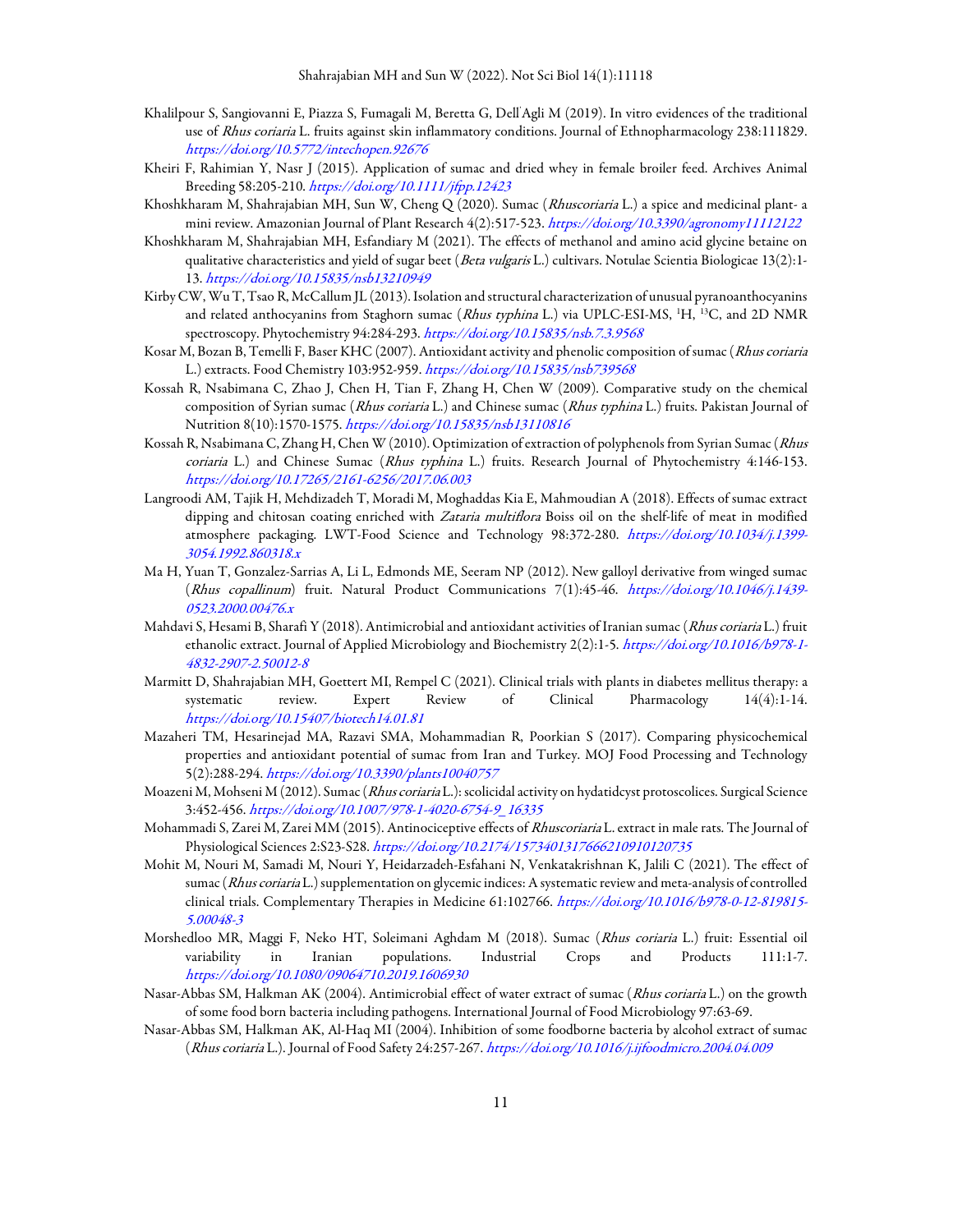- Niemetz R, Gross GG (2001). Gallotannin biosynthesis: β-glucogallin: hexagalloyl 3-O-galloyltransferase from Rhus typhina leaves. Phytochemistry 58:657-661. https://doi.org/10.1111/j.1745-4565.2004.00506.x
- Niemetz R, Gross GG (2005). Enzymology of gallotannin and ellagitannin biosynthesis. Phytochemistry 66:2001-2011. https://doi.org/10.1016/j.foodres.2010.11.001
- NimriLF, Meqdam M, Alkofahi A (1999). Antibacterial activity of Jordanian medicinal plants. Pharmaceutical Biology 37:196-201. https://doi.org/10.1055/s-0029-1234957
- Ozcan M, Haciseferogullari H (2004). A condiment [sumac (Rhus coriaria L.) fruits]: some physicochemical properties. Bulgarian Journal of Plant Physiology30:74-84. https://doi.org/10.34302/crpjfst/2020.12.1.4
- Perna A, Simonetti A, Grassi G, Gambacorta E (2018). Effect of  $\alpha_{s1}$ -casein genotype on phenolic compounds and antioxidant activity in goat milk yogurt fortified with *Rhus coriaria* leaf power. Journal of Dairy Science 101(9):7691-7701. https://doi.org/10.1016/j.foodchem.2021.129779
- Rashid TS, Awla HL, Sijam K (2018). Antifungal effects of Rhus coriaria L. fruit extracts against tomato anthracnose caused by Colletotrichum acutatum. Industrial Crops and Products 113:391-397. https://doi.org/10.21767/2576-1412.100021
- Rayne S, Mazza G (2007). Biological activities of extracts from sumac (Rhus spp.): A review. Plant Foods for Human Nutrition 62:165-175. https://doi.org/10.15671/hjbc.621202
- Rima K, Hao Z, Wei C (2011). Antimicrobial and antioxidant activities of Chinese sumac (Rhus typhina L.) fruit extract. Food Control 22(1):128-132. https://doi.org/10.24200/imminv.v2i3.91
- Romeo FV, Ballistreri G, Fabroni S, Pangallo S, Nicosia MGLD, Schena L, Rapisarda P (2015). Chemical characterization of different sumac and pomegranate extracts effective against Botrytis cinerea rots. Molecules 20:11941-11958. https://doi.org/10.1093/ps/85.8.1466
- Rouhi-BoroujeniH, Mosharraf S, Gharipour M, Asadi-Samani M, Rouhi-Boroujeni H (2016). Anti-hyperelipidemic effects of Sumac (Rhus coriaria L.): Can sumac strengthen anti-hyperlipidemic effect of statins? Der Pharmacia Lettre 8(3):143-147.
- Sakhr K, El Khatib S (2020). Physiochemical properties and medicinal, nutritional and industrial applications of Lebanese Sumac (Syrian Sumac- Rhus coriaria): A review. Heliyon 6(1):e03207. https://doi.org/10.1016/j.heliyon.2020.e03207
- Sezik E, Tabata M, Yesilada E, Honda G, Goto K, Ikeshiro Y (1991). Traditional medicine in Turkey I. Folk medicine in Northeast Anatolia. Journal of Ethnopharmacology 35:191-196. https://doi.org/10.1016/0378-8741(91)90072- 1
- Shabana MM, El Sayed AM, Yousif MF, El Sayed AM, Sleem A (2011). Bioactive constituents from Harpephyllum caffrum Bernh and Rhus coriaria L. Pharmacognosy Magazine 7:298-306. https://doi.org/10.4103/0973-1296.90410
- Shafiei M, Nobakht M, Moazzam AA (2011). Lipid-lowering effect of Rhuscoriaria L. (Sumac) fruit extract in hypercholesterolemic rats. Pharmazie 66:988-992. https://doi.org/10.1691/ph.2011.1555
- Shahrajabian MH, Sun W, Cheng Q (2020a). Exploring Artemisia annua L., artemisinin and its derivatives, from traditional Chinese wonder medicinal science. Notulae Botanicae Horti Agrobotanici Cluj-Napoca 48(4):1719- 1741. https://doi.org/10.15835/nbha48312002
- Shahrajabian MH, SunW, Soleymani A, Cheng Q (2020b). Traditional herbal medicines to overcome stress, anxiety and improve mental health in outbreaks of human coronaviruses. Phytotherapy Research 2020(1):1-11. https://doi.org/10.1002/ptr.6888
- Shahrajabian MH, Sun W, Cheng Q (2020c). Chemical components and pharmacological benefits of Basil (Ocimum Basilicum): a review. International Journal of Food Properties 23(1):1961-1970. https://doi.org/10.1080/10942912.2020.1828456
- Shahrajabian MH, Sun W, Cheng Q (2020d). Traditional herbal medicine for the prevention and treatment of cold and flu in the autumn of 2020, overlapped with Covid-19. Natural Product Communications 15(8):1-10. https://doi.org/10.5530/pc.2020.1.10
- Shahrajabian MH, Sun W, Shen H, Cheng Q (2020e). Chinese herbal medicine for SARS and SARS-CoV-2 treatment and prevention, encouraging using herbal medicine for COVID-19 outbreak. Acta Agriculturae Scandinavica, Section B-Soil & Plant Science 70(5):437-443. https://doi.org/10.52305/eycp9315
- Shahrajabian MH, Sun W, Cheng Q (2021a). Pomegranate, fruit of the desert, a functional food, and a healthy diet. Notulae Scientia Biologicae 13(3):11085. https://doi.org/10.1002/ptr.6880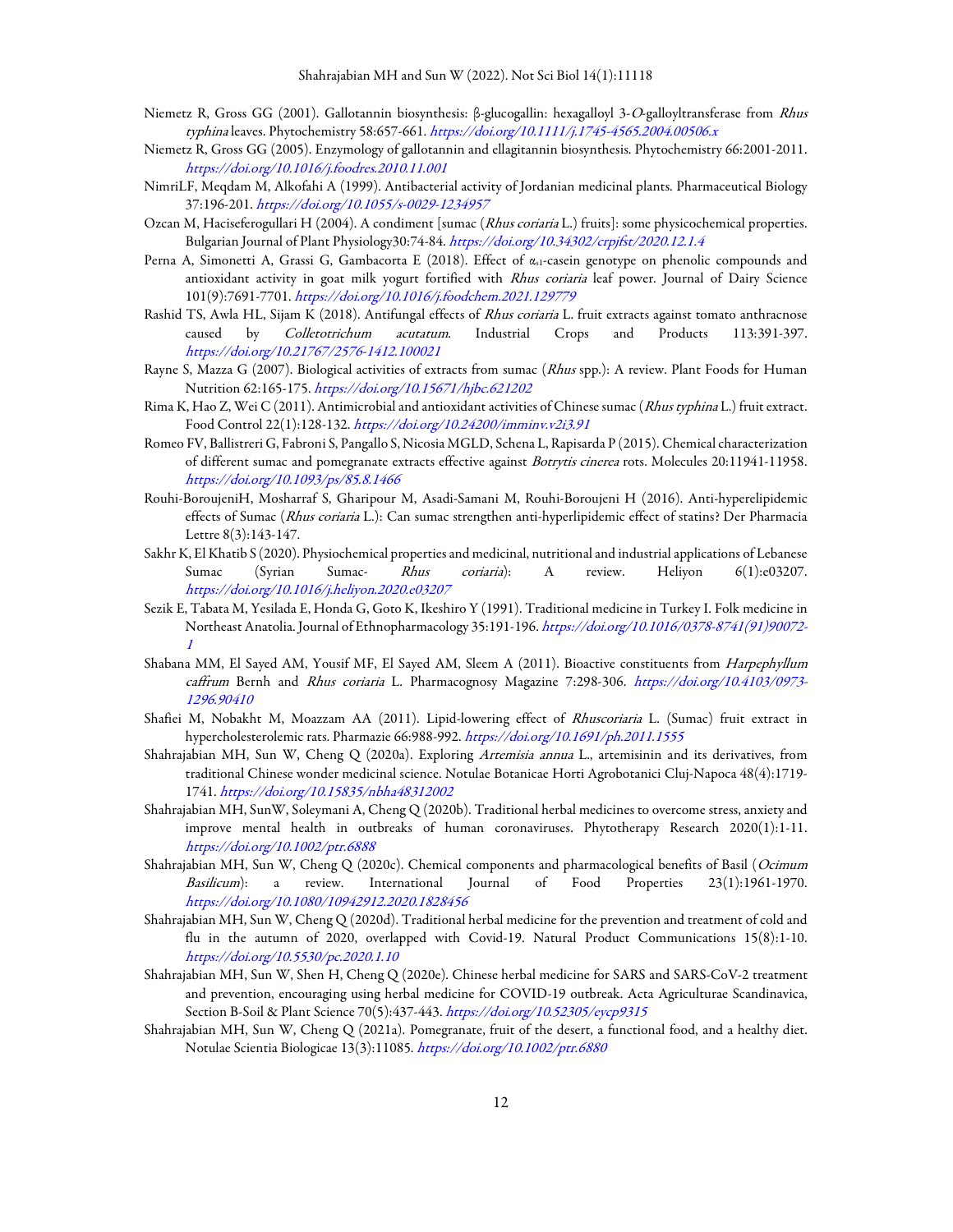- Shahrajabian MH, Sun W, Cheng Q (2021b). Plant of the millennium, caper (Capparis spinosa L.), chemical composition and medicinal uses. Bulletin of the National Research Centre 45(131):1-9. https://doi.org/10.1002/ptr.5911
- Shahrajabian MH, Sun W, Cheng Q (2021c). The importance of flavonoids and phytochemicals of medicinal plants with antiviral activities. Mini-Reviews in Organic Chemistry 18:1-26. https://doi.org/10.1016/s1674- 6384(17)60069-8
- Shahrajabian MH, Sun W, Cheng Q (2021d). Different methods for molecular and rapid detection of human novel coronavirus. Current Pharmaceutical Design 27:1-10. https://doi.org/10.1007/s40278-020-77922-x
- Shahrajabian MH, Sun W, Cheng Q (2021e). Molecular breeding and the impacts of some important genes families on agronomic traits, a review. Genetic Resources and Crop Evolution 68(3):1709-1730. https://doi.org/10.1002/mhw.32501
- Shahrajabian MH, Chaski C, Polyzos N, Petropoulos SA (2021f). Biostimulants application: A low input cropping management tool for sustainable farming of vegetables. Biomolecules 11(5):698. https://doi.org/10.1002/ptr.6055
- Shidfar F, Rahideh ST, Rajab A, Khandozi N, Hosseini S, Shidfar S, Mojab F (2014). The effect of sumac Rhus coriaria L. powder on serum glycemic status, apoB, apoA-I and total antioxidant capacity in type 2 diabetic patients. Iranian Journal of Pharmaceutical Research 13(4):1249-1255.
- Soltani HR, Vahidi A, Dehgham-Tezerjani M, Javaherchian M, Shiryazdi SA (2017). Effect of sumac (Rhus coriaria) extract on blood lipid profile in white wistar rats. Internal Medicine and Medical Investigation Journal 2(3):97- 101.
- Stular D, Savio E, Simoncic B, Sobak M, Jerman I, Poljansek I, Ferri A, Tomsic B (2021). Multifunctional antibacterial and ultraviolet protective cotton cellulose developed by in situ biosynthesis of silver nanoparticles into a polysiloxane matrix by sumac leaf extract. Applied Surface Science 563:150361.
- Sun G, Zhang S, Xie Y, Zhang Z, Zhao W (2016). Gallic acid as a selective anticancer agent that induces apoptosis in SMMC-7721 human hepatocellular carcinoma cells. Oncology Letters 11:150-158. https://doi.org/10.5530/pc.2021.1.7
- Sun W, Shahrajabian MH, Cheng Q (2021a). Natural dietary and medicinal plants with anti-obesity therapeutics activities for treatment and prevention of obesity during lock down and in post-Covid-19 era. Applied Sciences 11(17):7889. https://doi.org/10.15835/nsb11310419
- Sun W, Shahrajabian MH, Cheng Q (2021b). Health benefits of wolfberry (Gou Qi Zi) on the basis of ancient Chinese herbalism and Western modern medicine. Avicenna Journal of Phytomedicine 11(2):109-119. https://doi.org/10.1186/s40816-021-00255-7
- Sun W, Shahrajabian MH, Cheng Q (2021c). Barberry (Berberis vulgaris), a medicinal fruit and food with traditional and modern pharmaceutical uses. Israel Journal of Plant Sciences 68(1-2):1-11. https://doi.org/10.5530/pc.2021.1.5
- Sun W, Shahrajabian MH, Cheng Q (2021d). Fenugreek cultivation with emphasis on historical aspects and its uses in traditional medicine and modern pharmaceutical science. Mini Reviews in Medicinal Chemistry 21(6):724-730. https://doi.org/10.12968/hosp.1999.60.9.1739
- Taskin T, Dogan M, Yilmaz BN, Senkardes I (2020). Phytochemical screening and evaluation of antioxidant, enzyme inhibition, anti-proliferaive and calcium oxalate anti-crystallization activities of Micromeria fruticosa spp. brachycalyx and Rhus coriaria. Biocatalysis and Agricultural Biotechnology 27:101670. https://doi.org/10.5530/fra.2020.2.9
- Tohma H, Altay A, Koksal E, Goren AC,Gulcin I (2019). Measurement of anticancer, antidiabetic and anticholinergic properties of sumac (Rhus coriaria): analysis of its phenolic compounds by LC-MS/MS. Journal of Food Measurement and Characterization 13:1607-1619. https://doi.org/10.1007/s11694-019-00077-9
- Vatansever L, Gulmez M, Oral N, Guven A, Otlu S (2008). Effects of sumac (Rhus coriaria L.), oregano (Oreganum vulgare L.) and lactic acid on microbiological decontamination and shelf-life of raw broiler drumsticks. Kafkas Universitesi Veteriner Fakultesi Dergisi 14:211-216. https://doi.org/10.9775/kvfd.2008.53-a
- Wetherilt H, Pala M (1994). Herbs and spices indigenous to Turkey. In: Charalambous G (Ed). Spices, Herbs and Edible Fungi. Developments in Food Science. Vol. 34. Elsevier, Amsterdam, pp 285-307. https://doi.org/10.1016/0924- 2244(94)90189-9
- Wu T, McCallum JL, Wang S, LiuR, Zhu H, Tsao R (2013). Evaluation of antioxidant activities and chemical characterization of staghon sumac fruit (Rhus hirta L.). Food Chemistry 138:1333-1340. https://doi.org/10.1016/j.foodchem.2012.10.086